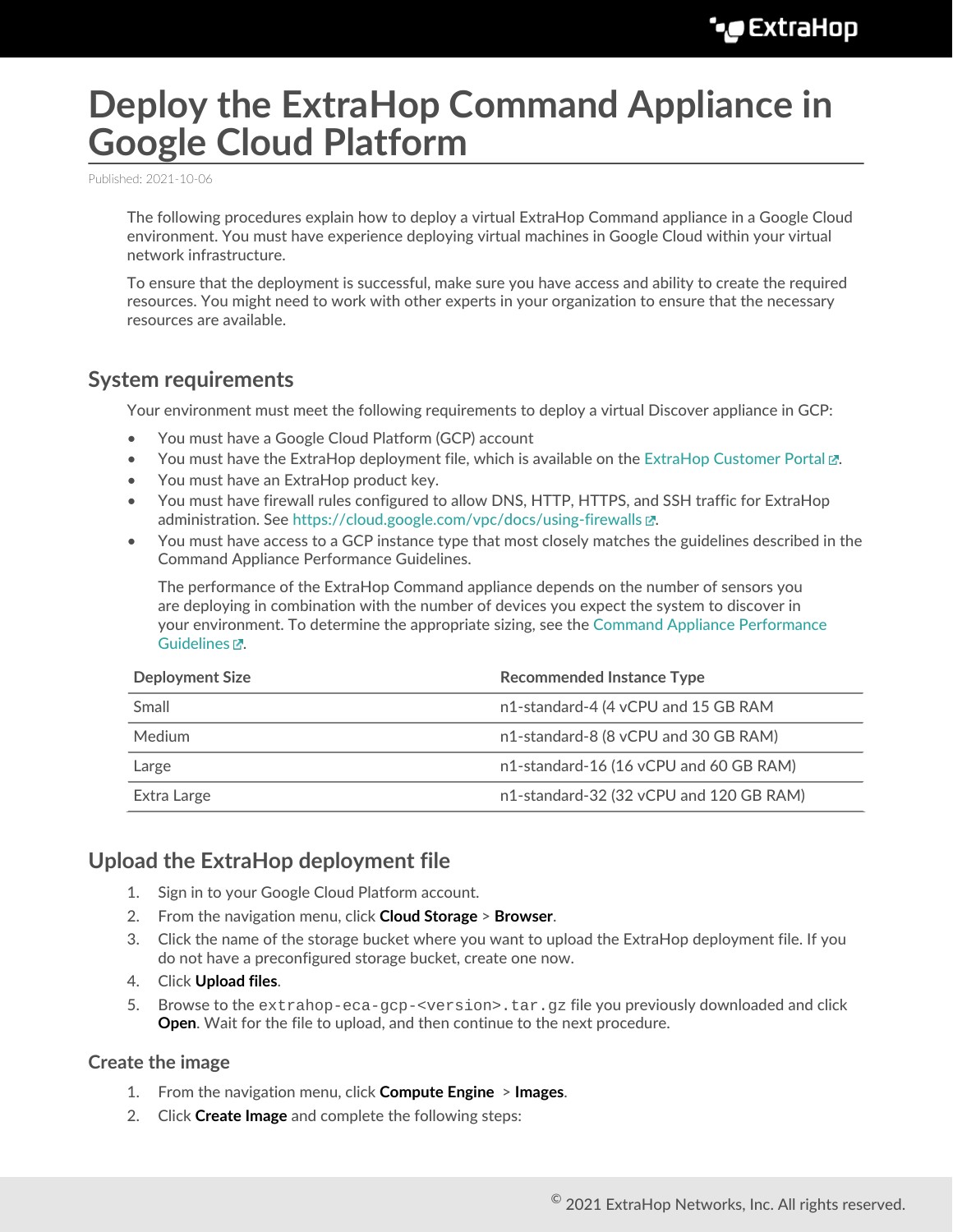# **∙.e** ExtraHop

- a) In the Name field, type a name to identify the ExtraHop appliance.
- b) From the Source drop-down list, select **Cloud Storage file**.
- c) In the Cloud Storage file section, click **Browse**, locate the extrahop-eca-gcp- <version>.tar.gz file in your storage bucket, and then click **Select**.
- d) Configure any additional fields that are required for your environment.
- 3. Click **Create**.

### **Create the datastore disk**

- 1. From the navigation menu, click **Compute Engine** > **Disks**.
- 2. Click **Create Disk** and complete the following steps:
	- a) In the Name field, type a name to identify the ExtraHop disk.
	- b) In the Source section, select **Image** from the Disk source type drop-down list.
	- c) From the Source image drop-down list, select the image you created in the previous procedure.
	- d) In the Disk settings section, select **SSD persistent disk** from the Disk type drop-down list.
	- e) In the Size field, type the disk size recommended in the [System requirements](#page-0-0) section.
	- f) Configure any additional fields that are required for your environment.
- 3. Click **Create**.

### **Create the VM instance**

- 1. From the navigation menu, click **Compute Engine** > **VM instances**.
- 2. Click **Create Instance** and complete the following steps:
	- a) In the Name field, type a name to identify the ExtraHop instance.
	- b) From the Region drop-down list, select your geographic region.
	- c) From the Zone drop-down list, select a location within your geographic zone.
	- d) In the Machine configuration section, select **General Purpose** for the machine family, **N1** for the series, and one of the n1-standard machine types recommended in the [System requirements](#page-0-0) section.
	- e) In the Boot disk section, click **Change**.
	- f) Click **Existing disks**.
	- g) From the Disk drop-down list, select the disk you created in the previous procedure.
	- h) Click **Select**.
- 3. Click **Management, security, disks, networking, sole tenancy**.
- 4. Click **Networking**.
- 5. In the Network tags field, type the following tag names:

**Important:** Network tags are required to apply firewall rules to the ExtraHop instance. If you do not have existing firewall rules that allow this traffic, you must create the rules. See<https://cloud.google.com/vpc/docs/using-firewalls>...

- https-server
- http-server
- dns
- ssh-all